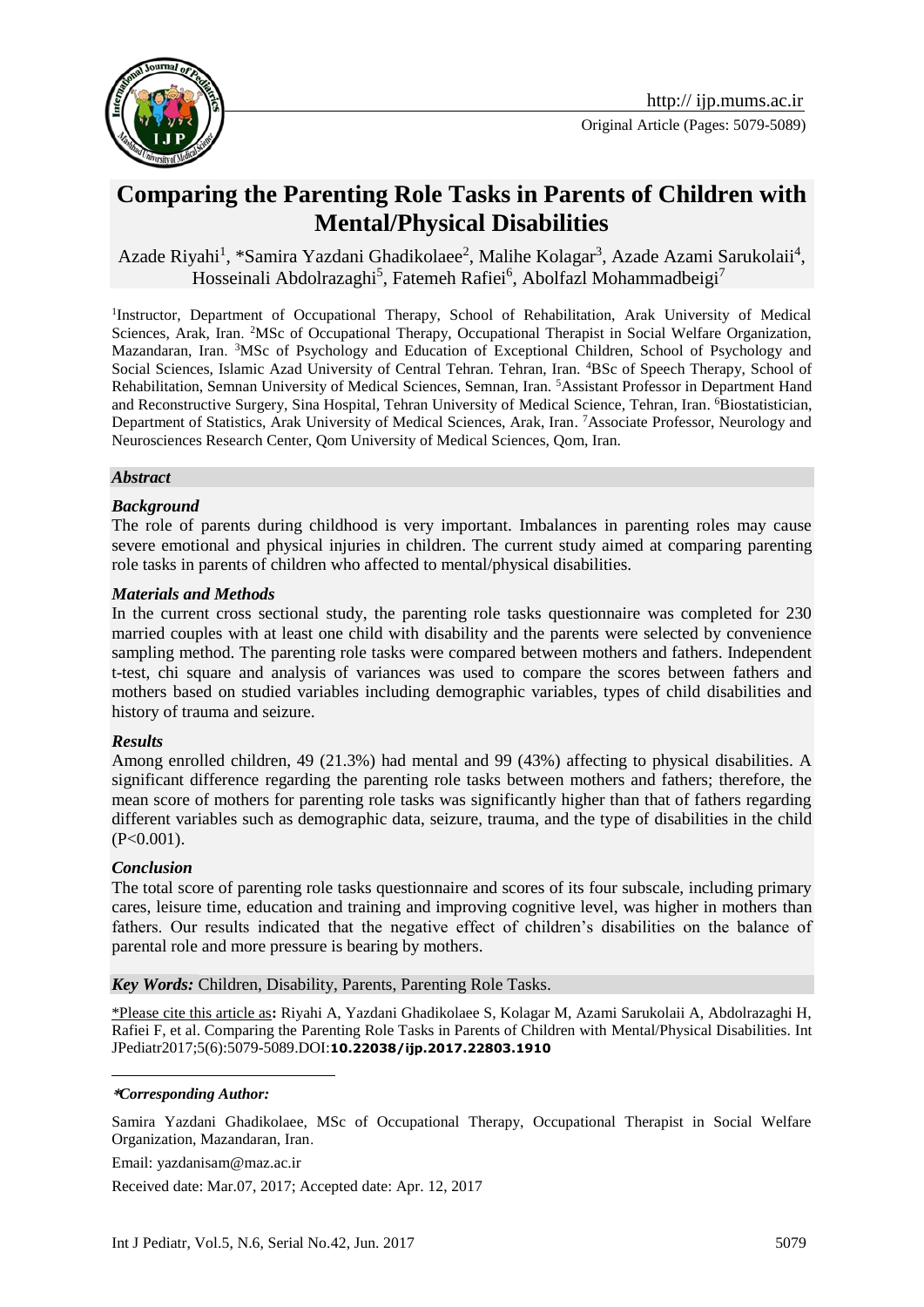# **1- INTRODUCTION**

 Family is a sacred institution, the main core of community, and one of the basic factors in the transmission of culture, thoughts, ethics, traditions, and emotions from one generation to another (1). Parents, as the most important persons in children's lives, play the most prominent role in facilitating the growth and development of children. The role of parents is very important for the children and their current and future lives (2, 3). Parents' role and believes have crucial hereditary and environmental effects, which can facilitate or inhibit the growth and development of children (1, 4, 5). As family is a social system that any disorders among the members disrupt the whole system. During the incidence of such disorders, parenting role becomes very important to resolve the problem (6, 7).

The birth of a child with disability in a family affects the destiny of all family members. Children with disabilities have lower abilities in life; they can be the cause of prosperity and happiness for themselves and families through education and training, and the opposite is also true; inappropriate educational and training methods, improper biases, and unseasonable compassion may impose heavy burden on the families (8, 9).

Parents of a child with disability show different reactions once they understand the disability and impairment of their child; from despair, hopelessness, and deny to logical exposure to the problem and decide to help and assist their child to continue and succeed in his/her life (10, 11). Since such children usually have special situations and impose different difficulties and costs to their families, if neglected by their parents, they experience irreversible mental and psychological damages, which are more stressful than the disability alone for the parents, especially the mothers. In addition, continuation of such conditions may result in family

breakdown or the isolation of the ill child and expose the family to major mental health challenges (12). Kilhofner et al. defined parenting role by occupational therapy concepts based on the model of human occupation for the first time (13). This model focuses on providing a comprehensive approach for people with different special needs through their lives. They showed the relationship between the mind and body and the influence of such relationships on motivation (as an internal factor) and implementation of activities (as an external factor) (13).

Kilhofner divided the variables into 3 subsystems including volition, habit, and performance capacity. The volition subsystem includes the source of motivation to work and constitutes of values, interests, and self-perception and self-concept. The habit subsystem includes activity in a repetitive and continuous format including habits and roles. Performance capacity subsystem includes mental and physical abilities to perform activities (14). As mentioned above, the role of parents is defined based on habits and their roles are repeated so many times that come into a habit for both parents and infants. According to this model, parents play roles based on their personal attitude and performance, and considering one role may result in negligence of others, based on the children's disabilities (15, 16).

Specific instruments were provided in this model to evaluate some roles such as laboring, parenting, teaching, studentship, etc. including Occupational Self-Assessment (OSA) and Worker Role Interview (WRI) (17, 18). Nevertheless, a standard tool was developed by Lotfi et al., in Iran, based on the human occupation model to assess parenting role and responsibilities with suitable validity and reliability to compare the engagement of parents in parenting role of disabled children (2).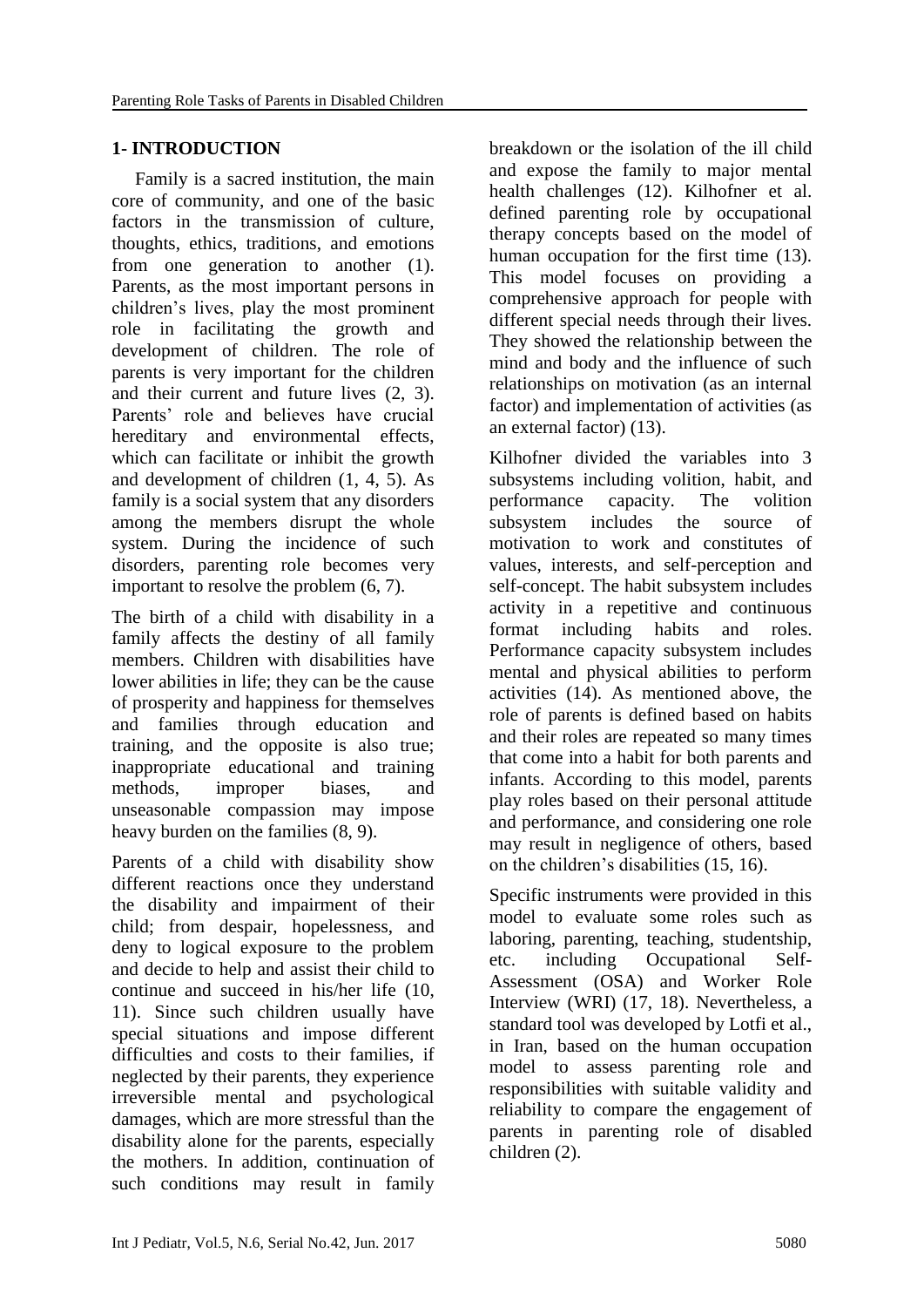Imbalances in parenting roles may cause serious mental, emotional, and physical damages to the child and family. Recent studies indicated that parents of children with special needs could not play their own roles properly. These parents spend most of their time on taking care of their ill children, which decreases their life satisfaction (19, 20). It is showed that proper relationship of family and parental response to children behavior who are affected to mental disorders could affect the sequences of disease (7). These consequences due to the disability of children is more effective in mothers' life than father due to their engagement in growth and development of children (4, 5).

Considering the important role of parents in children lives especially in disabled children, there were few studies on the differences in the distribution of parenting role between mothers and fathers engagement in care of children with handicap. Since, there was not found same study in Iran to compare the PRT in parents of children with handicap the current study aimed to comparing parenting role tasks in parents of children who affected to mental/physical disabilities. Therefore, the results of current study could help to balance roles, reduce the excessive responsibilities imposed to one parent, and promote parents to participate in treatment and rehabilitation of their disabled children.

# **2- MATERIALS AND METHODS**

## **2-1. Study design and population**

 The current cross sectional study was conducted on 460 parents including 230 mothers and 230 fathers who have at least one child with physical/mental disabilities and were selected by convenience sampling method in Ghaemshahr, Joybar and Shirgah cities, Mazandaran province, North of Iran. Considering the formula for means comparison and the characteristics of parenting role tasks questionnaire based on pilot study, the study sample size was calculated. Cochran formula was used by considering power, 0.80%, type one error 0.05, and the precision equal 0.2 as difference of scores between mothers and fathers and estimated as 154 cases in each group. Therefore, to enhance the validity of the values, 230 couples were enrolled in each of the study groups. Then, the questionnaires were collected based on the interview and completing of questionnaires.

# **2-2. Methods**

The primary outcome in this study was the score Parenting Role Tasks questionnaire in parents of children with disability. To distribute and collect the questionnaires, a group of four trained researchers was formed. The necessary information regarding the study objectives and the way of questionnaires distribution was mentioned for maximum cooperation of selected parents. Then, the questionnaires were distributed among the parents who referred to the rehabilitation centers of studied cities for rehabilitation of their disabled children. The questionnaires were completed by one of the family members, if the parents could not read and write. It took only 20 minutes to complete the questionnaire. The healthy or disability status of children was confirmed through investigating their medical profiles. In the current study, disability was referred to as a group of permanent disabilities on different physical, sensory, and mentalpsychological areas, which cause limitations or problems to the involved person in his/her daily life, compared to the other people in the society (21).

#### **2-3. Measuring tools: validity and reliability**

A standard questionnaire was used for data collection that contains two different section including demographic characteristics for child/ parents and Parenting Role Tasks (PRT) (2, 13). The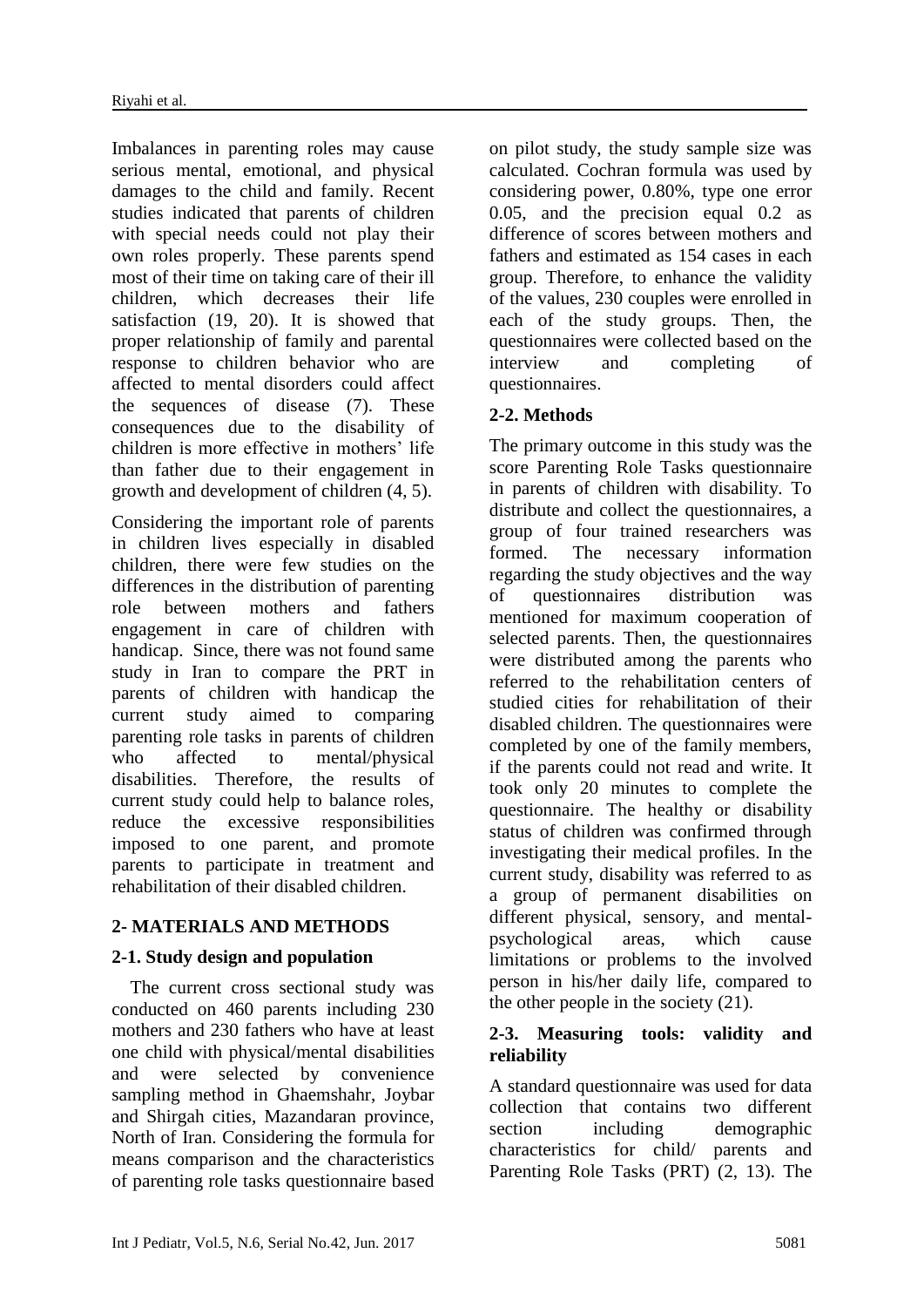demographic section of questionnaire included age of child and their parents, type of child's disability (mental, physical, and mental-physical), history of seizure and trauma, parent's level of education (under diploma, diploma and college's degree), parent's occupation (house wife, part-time and full-time jobs), mother job and income level of family. The second section of data collection tool was the standard PRT questionnaire that was developed by Lotfi et al., for the first time in Iran at 2014 (2). It is based on the Kilhofner model of human occupation (13, 14) that defined parenting role for the first time by occupational therapy concepts. The reliability and validity was reported as good. Lotfi et al. is reported that Content validity index was 0.93 and the content validity ratio calculated as 0.80 (2). The reliability of Questionnaire in our study estimated by Chronbakh Alpha and become to 0.86.

The questionnaire was designed in four subscales including primary cares (16 items), leisure time (8 items), education and training (6 items), and improving the cognitive level (3 items). Each subscale categorized in the dimensions of tasks including ability to do work, and level of importance. It is noteworthy that the total score of each column (tasks, ability to do work, and level of importance) was divided by the number of items in each subscale. Besides, to determine the total score of parenting role tasks, the scores of 4 subscales were summed up and divided by the number of subscale (4 scores). Higher scores indicated higher abilities to do parenting role tasks and their more importance to the parents. Each question in this questionnaire could take minimum 0 and maximum 9. Therefore, the minimum and maximum of the total questionnaire varied between 0 and 297.

## **2.4-Ethical consideration**

All participants signed the informed consent and the Ethical Committee of Arak

University of Medical Sciences approved the study protocol.

# **2-5. Inclusion and exclusion criteria**

The inclusion criteria were including living mother and father of disabled child, having at least one child less than 7 years old with disability, age of parents between 20 to 60 years, living with the spouse during the study, and willing to participate in the study. The exclusion criteria were having a child with unclear health status or type of disability and unwillingness to participate in the study.

## **2-6. Data Analyses**

The quantitative data were expressed by descriptive statistics as mean  $\pm$  standard deviation (SD) and the qualitative data by frequency and percentage. Inferential statistics for the qualitative data was analyzed using independent samples *t* – test, and analysis of variances were used in SPSS version 18.0. T-test was used to compare the mean score of questionnaire and dimensions between fathers and mothers as well as to assess the effect of history of seizure and trauma. Moreover, analysis of variances was used to evaluate the effect of parent's level of education (under diploma, diploma and college's degree), parent's occupation (house wife, part-time and full-time jobs) and type of child's disability (mental, physical, and mental-physical) on the parenting role tasks scores.

## **3- RESULTS**

 Among children enrolled in the current study, 119 (51.7%) were female and 49 (21.3%) had mental and 99 (43%) affecting to physical disabilities. Moreover, 82 (35.7%) had affected to both of mental physical disabilities. The history of seizures and trauma was reported in 40.4% and 3.5% respectively. Caring from disabled child with by mothers in 97.4% and 3.9% reported that having other disabled child (**Table.1**).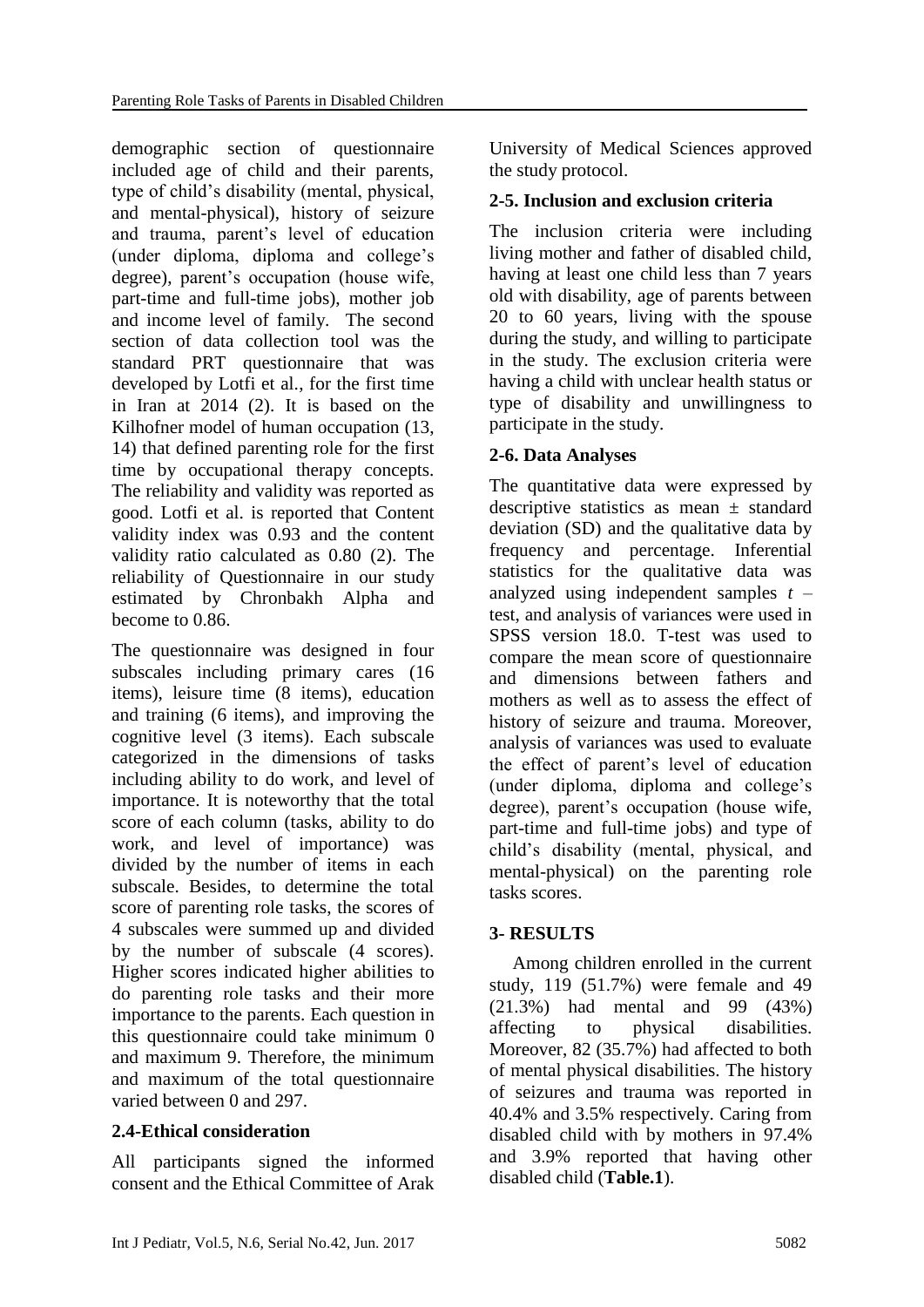According to the results in **Table.2**, the mean score of total score of parenting role tasks and its subscales including primary cares, leisure time, education, and training, improving cognitive level of mothers were significantly higher than (total of 129 score) of fathers (P< 0.001). Moreover, our results indicated that the mean total score of the questionnaire was significantly higher in mothers than fathers (P<0.001).

The mean score of Subscales of questionnaire including primary cares, leisure time, education, and training and improving cognitive of the parenting role tasks questionnaire based on different dimensions of each subscale is provided in **Table.3**. Our results showed the scores of tree dimensions of each subscales including duty scope, ability and importance from 4 subscales of questionnaire were significantly higher in mothers than fathers. Nevertheless, when the mean total score of role tasks questionnaire and its subscales compared between fathers and mothers, the means was significantly higher in mothers in all dimensions and subscales (P<0.001). However, in stratified analysis (**Table.3**) the mean scores of all dimensions and subscales of questionnaire was higher in mothers than fathers (P<0.001).

The stratified analysis conducted based on the total score of the questionnaire and its subscales to compare the mean score of fathers and mothers according to the some studied variables such as seizure history, trauma history, and type of child disability. Independent sample t-test showed that there was no significant difference in mean score of role tasks in mothers/fathers separately, based on the seizure history and trauma history (P>0.05).

In addition, analysis of variance showed that there was no significant difference in mean score of all dimensions and subscales of questionnaire ,including primary cares, leisure time, education and training and improving cognitive level, in mothers and fathers based on the type of child disability (P>0.05).

| Demographic Variables      |                                 | Frequency | Percent |  |
|----------------------------|---------------------------------|-----------|---------|--|
| Gender                     | <b>Boy</b>                      | 111       | 48.3    |  |
|                            | Girl                            | 119       | 51.7    |  |
| Abnormality                | Mental                          | 49        | 21.3    |  |
|                            | Physical                        | 99        | 43      |  |
|                            | <b>Both Mental and Physical</b> | 82        | 35.7    |  |
| History of seizures        | Yes                             | 93        | 40.4    |  |
|                            | N <sub>o</sub>                  | 137       | 59.6    |  |
|                            | Yes                             | 8         | 3.5     |  |
| History of trauma          | N <sub>o</sub>                  | 162       | 70.4    |  |
|                            | Unknown                         | 60        | 26.1    |  |
| Mother education           | Under diploma                   | 82        | 35.7    |  |
|                            | Diploma                         | 102       | 44.3    |  |
|                            | College                         | 46        | 20      |  |
| Father education           | Under diploma                   | 72        | 31.3    |  |
|                            | Diploma                         | 103       | 44.8    |  |
|                            | College                         | 55        | 23.9    |  |
| Mother job                 | Homemaker                       | 208       | 90.4    |  |
|                            | <b>Staff</b>                    | 21        | 9.6     |  |
| Income level               | Low                             | 49        | 21.3    |  |
|                            | Moderate                        | 158       | 68.7    |  |
|                            | High                            | 23        | 10      |  |
| Caring from disabled child | Mother                          | 224       | 97.4    |  |

**Table 1:** Demographic characteristics of disabled children that participated in study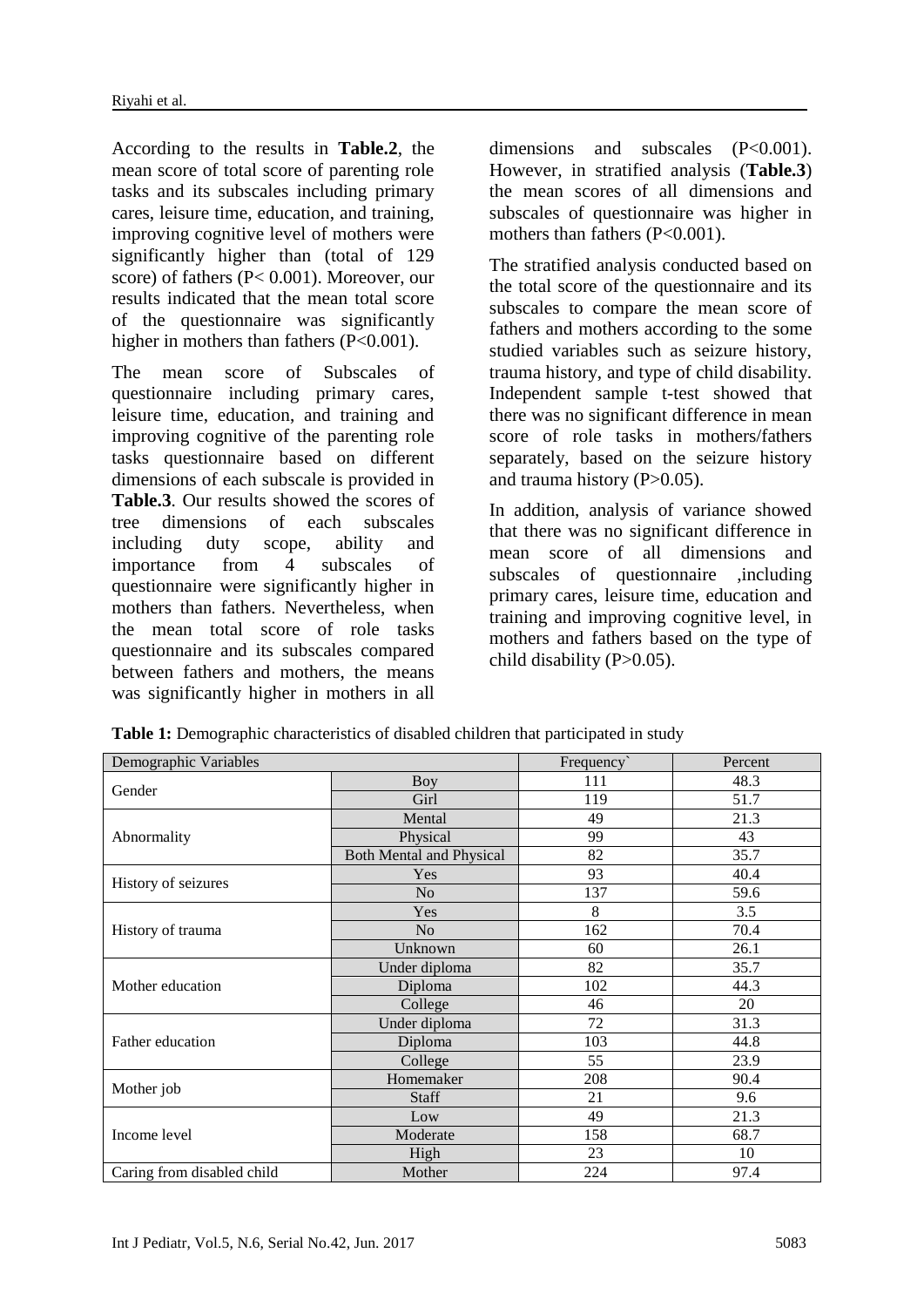|                                  | Nurse/Other | ∠.  |
|----------------------------------|-------------|-----|
| Having other disabled child      | es (        |     |
| Caring from other disabled child | es (        | ∠.∪ |

**Table-2:** Comparing the Mean ± Standard Deviation of Total Score of the Parenting Role Tasks Questionnaire and the Subscales in father and mother of Both Groups of the Study

| The mean score of                | Father                             | Mother             | P-value |
|----------------------------------|------------------------------------|--------------------|---------|
| <b>Primary Cares</b>             | $27.59 \pm 23.2$                   | $101.96 \pm 20.92$ | < 0.001 |
| Leisure Time                     | $18.8 + 9.79$<br>$34.49 \pm 13.29$ |                    | < 0.001 |
| <b>Education and Training</b>    | $7.66 + 9.7$                       | $36.46 \pm 15.5$   | < 0.001 |
| <b>Improving Cognitive Level</b> | $5.67 + 4.7$                       | $13.51 \pm 6.7$    | < 0.001 |
| <b>Total Score</b>               | $56.81 \pm 38.91$                  | $186.33 + 45.4$    | < 0.001 |

**Table-3:** Comparing the Mean ± Standard deviation of parenting role tasks questionnaire based on total scores and subscale of each demotion (1)

| Subscales of questionnaire    | Dimensions of each subscale | Father           | Mother            | P-value |
|-------------------------------|-----------------------------|------------------|-------------------|---------|
| Primary care                  | Duty scope                  | $4.41 \pm 3.68$  | $14.16 \pm 1.94$  | 0.0001  |
|                               | Ability rate                | $11.45 + 8.97$   | $42.37 \pm 11.54$ | 0.0001  |
|                               | Importance rate             | $11.86 \pm 10.9$ | $45.34 + 9.25$    | 0.0001  |
| leisure time                  | Duty scope                  | $2.87 \pm 1.46$  | $5.2 + 2.04$      | 0.0001  |
|                               | Ability rate                | $6.53{\pm}4.29$  | $14.42 + 6.29$    | 0.0001  |
|                               | Importance rate             | $6.43 \pm 2.23$  | $14.86 \pm 6.05$  | 0.0001  |
| <b>Education and Training</b> | Duty scope                  | $1.19 \pm 1.5$   | $5.33 \pm 1.9$    | 0.0001  |
|                               | Ability rate                | $3.2 \pm 3.9$    | $14.55 \pm 7.25$  | 0.0001  |
|                               | Importance rate             | $3.31 \pm 4.43$  | $16.56 \pm 7.03$  | 0.0001  |
| Cognitive improving           | Duty scope                  | $0.9 \pm 0.78$   | $2.01 \pm 0.92$   | 0.0001  |
|                               | Ability rate                | $2.46 \pm 2.0$   | $5.51 \pm 2.9$    | 0.0001  |
|                               | Importance rate             | $2.31 + 2.04$    | $5.98 \pm 3.14$   | 0.0001  |

#### **4- DISCUSSION**

 The current study aimed at comparing the parenting role tasks subscales, level of ability to do work, and level of importance of such tasks between mothers and fathers of children with mental-physical disabilities in Ghaemshahr, Joybar and Shirgah cities, Mazandaran province, Iran. By comparing the level of importance and the quality of the tasks performed by mothers and fathers, the differences between the roles can be recognized, which results in assisting the parents of such children to play their roles better.

Results of the current study indicated that the mean scores of primary cares, leisure time, education, and training, improving cognitive level, and the total score of parenting role tasks, based on demographic data and clinical status of children, were significantly higher in mothers than fathers. In the other word, mothers of children with disabilities spend a lot of time per day to take care of their children (p<0.001). There was a significant correlation between different subscales of parenting role tasks and the total score of the questionnaire, and the role of mothers in leisure time was significantly more than the fathers. Based on our results, some items of leisure time subscales and also all items of improving cognitive level subscale are usually perform by mothers. These items are telling stories, reading books, talking and playing with the child at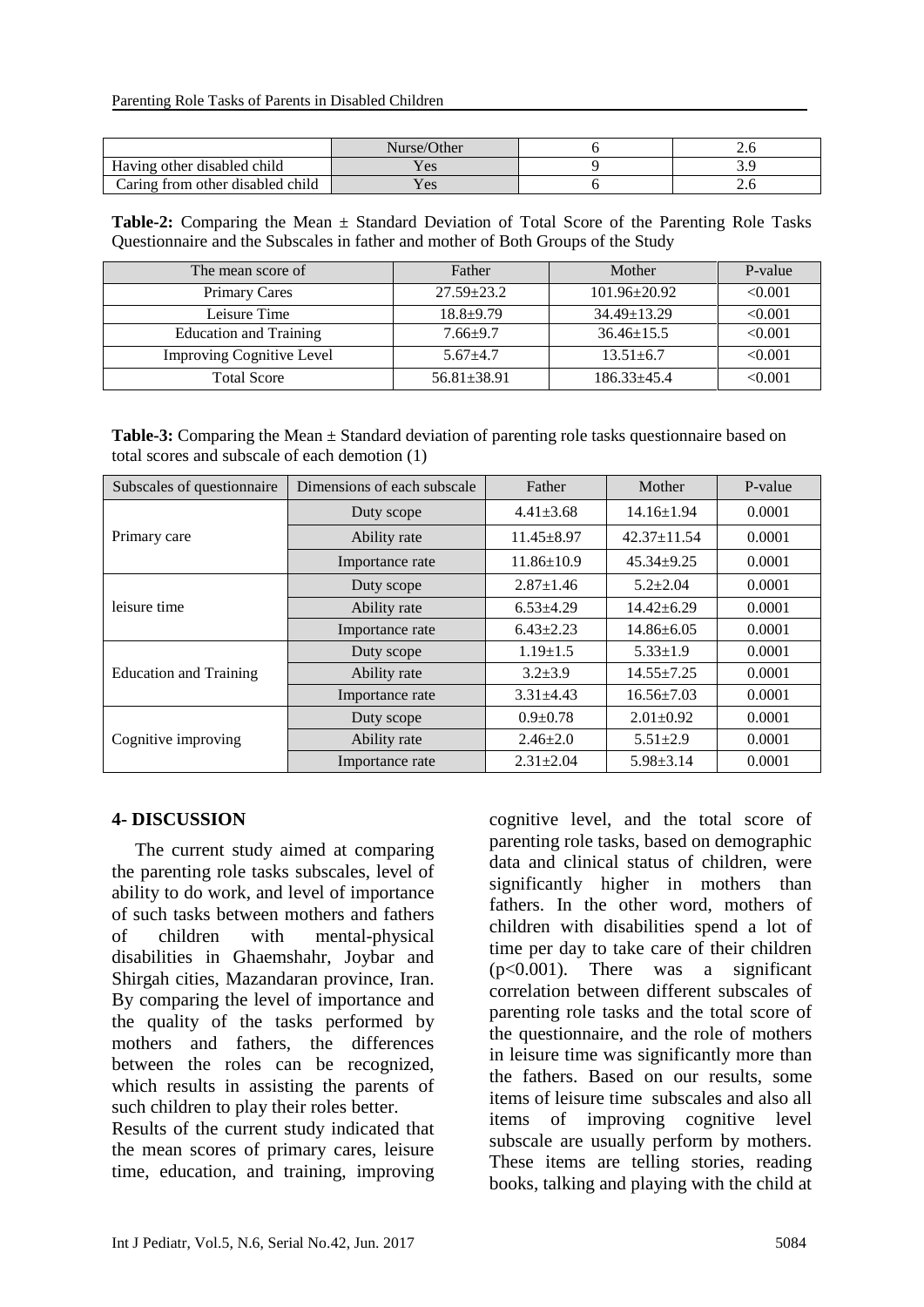home as well as using educational programs on TV, radio, internet, and books, in addition to consultation with specialists, participation in educational programs, meetings at kindergarten and clinics to assist the child. Since the mothers are not responsible for living costs, and have more presence at home, rehabilitation centers, and kindergartens they work better this roles than the fathers.

On the other hand, parents of children with disabilities deal with different problems that result from disabilities of their children such as financial costs, paying more attention and spending money on some care subscales and neglect other subscales such as leisure time. Some items in leisure time subscale including participation in extra-curricular classes, going on trips and entertainment places impose financial burden to the families that is impossible for most of them (22, 23). Results of the current study indicated that the mean score of primary cares, leisure time, education and training, and improving cognitive level subscales and the total score of the parenting role tasks questionnaire, based on seizure, trauma, and disability status of the child, were significantly higher in mothers than fathers (p<0.001). According to the results, the presence, or absence of seizure, trauma, and even type of disability in the child (mental, physical, or both of them) had no effect on reducing the pressure imposed to mothers and in all cases, mothers bear a great part of caregiving.

Another result of the current study was the correlation between the score of tasks realm and the score of primary cares subscale in fathers and such a correlation in mothers was observed between the score of level of ability to do work and primary cares subscales. These results indicated that fathers were merely aware of their tasks in primary cares and their ability in this subscale was insignificant. Accordingly, it seems that this shortage was in association with the introverted character, financial concerns about the present and future costs of the child, and high probability of depression in fathers. In contrast, mothers showed high ability in such tasks, but it results in more physical problems for the mothers as they play the main role in taking care of their children and have more physical contacts with them (24, 25).

In the subscales of leisure time and education and training, the level of importance and tasks scores had the highest and lowest correlations, respectively. It seems that parents were aware of the importance of leisure time and education and training programs for their children, but they could not play their roles properly due to the high workload of mothers, fathers' less presence at home, and also the definition of common-low on such tasks as maternal duties. Lack of financial means resulted in weakness in dealing with the matters such as buying toys, books, and educational toys in education and training subscale, and going on trips and entertainment programs in the leisure time subscale. However, due to mental disorders in such children, training the skills such as personal hygiene, social behaviors, cognitive-perceptual concepts, and practically motor skills beyond the ability of such children were impossible and were omitted accordingly from the parenting tasks.

Regarding the improvement of cognitive level subscale, fathers showed the highest correlation with the tasks and mothers with the level of importance, which indicated the awareness of fathers regarding their own roles. However, due to the main role of mothers in taking care of their children and financial concerns of fathers about living costs and spending most of their time and income on these cases, the reduced role of parents in the other subscales can be justified largely. The highest and lowest correlations with the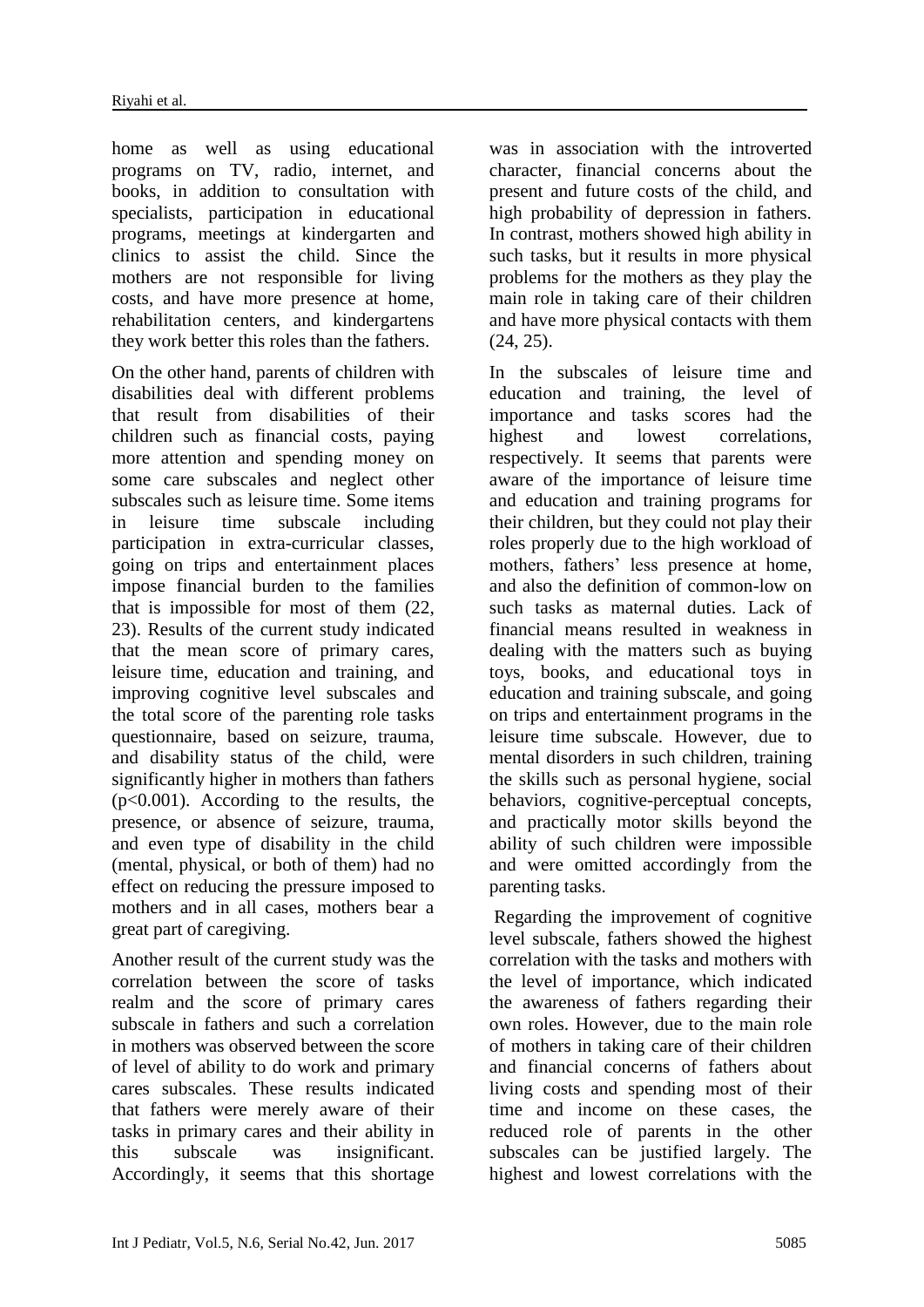total score of parenting role tasks were observed in the primary roles and improving cognitive level subscales and indicated that having a child with disabilities affects the parenting role tasks negatively. In a way, that meeting one of these subscales (such as primary cares) results in negligence of other subscales (such as improving the cognitive level).

In addition, considering the significant difference in the level of ability and importance of parenting role tasks in the two groups with disabled children, the higher abilities of mothers to do their parenting roles and giving more values to such tasks can be understood. There was a significant difference in the total score of parenting role tasks between the groups, which indicated the negative effect of having a child with disability on the effective execution of parenting role tasks in parents. Different studies indicated the negative effect of disabled children on the other family members, especially regarding psychological adjustment, and showed that mothers of children with disabilities experience higher degrees of anxiety, depression, and other mental complications that probably result from the fact that they deal more with the problems of their children and endure more pressures (26-30).

A study conducted on families in the USA reported that 80% of caregiving tasks were performed by the mothers, while fathers spent much lower time on items such as feeding, bathing, but more time on some others such as playing and school homework. A study conducted in 2015 reported that mothers of children with autism disorder, based on DSM-IV criteria for autism spectrum disorders (ASDs), need more supports on the cases not being met by the fathers (31). Results of a study (24) showed a significant difference regarding the general health status between the parents of healthy children and these ones with children cerebral palsy in the

total score and the scores of following subscales: physical symptoms, anxiety, sleep disorder, depression, and social performance disorder. The results of their study were consistent with those of the studies conducted on the parents of children with cerebral palsy (24). In Iran mothers constitute 85% of the caregivers of children with cerebral palsy; in the developing countries that families have limited resources, such situations cause parents, especially mothers, not to meet other aspects of life properly (32), which threatens their quality of life and health status and indicates that more attention should be paid to this group of the community (33).

As mentioned above, previous studies generally evaluated parents without differentiating mothers and fathers, or even the mothers alone were evaluated. Although mothers deal more with taking care of the children with disabilities, considering the impact of disabled child on the mental status of the father and consequently disruption of father's role in supplying living costs, evaluating the status of fathers was of great importance and the current study aimed to meet such a gap(23, 34). Parents of the children with disabilities have problems and weaknesses in performance and compatibility; hence, they need consultation and educational services, socio-mental and financialwelfare supports (22) by changing parenting styles and balancing the parenting role tasks to reduce the stress, improve mental health, and increase the quality of life in parents, especially mothers of children with disabilities.

Lack of cooperation of rehabilitation clinics, difficulties in accessing the families interested to cooperate with the study, lack of similar studies conducted based on the parenting role tasks questionnaire in Iran, spending much time on finding access to the families, and competing the questionnaires were some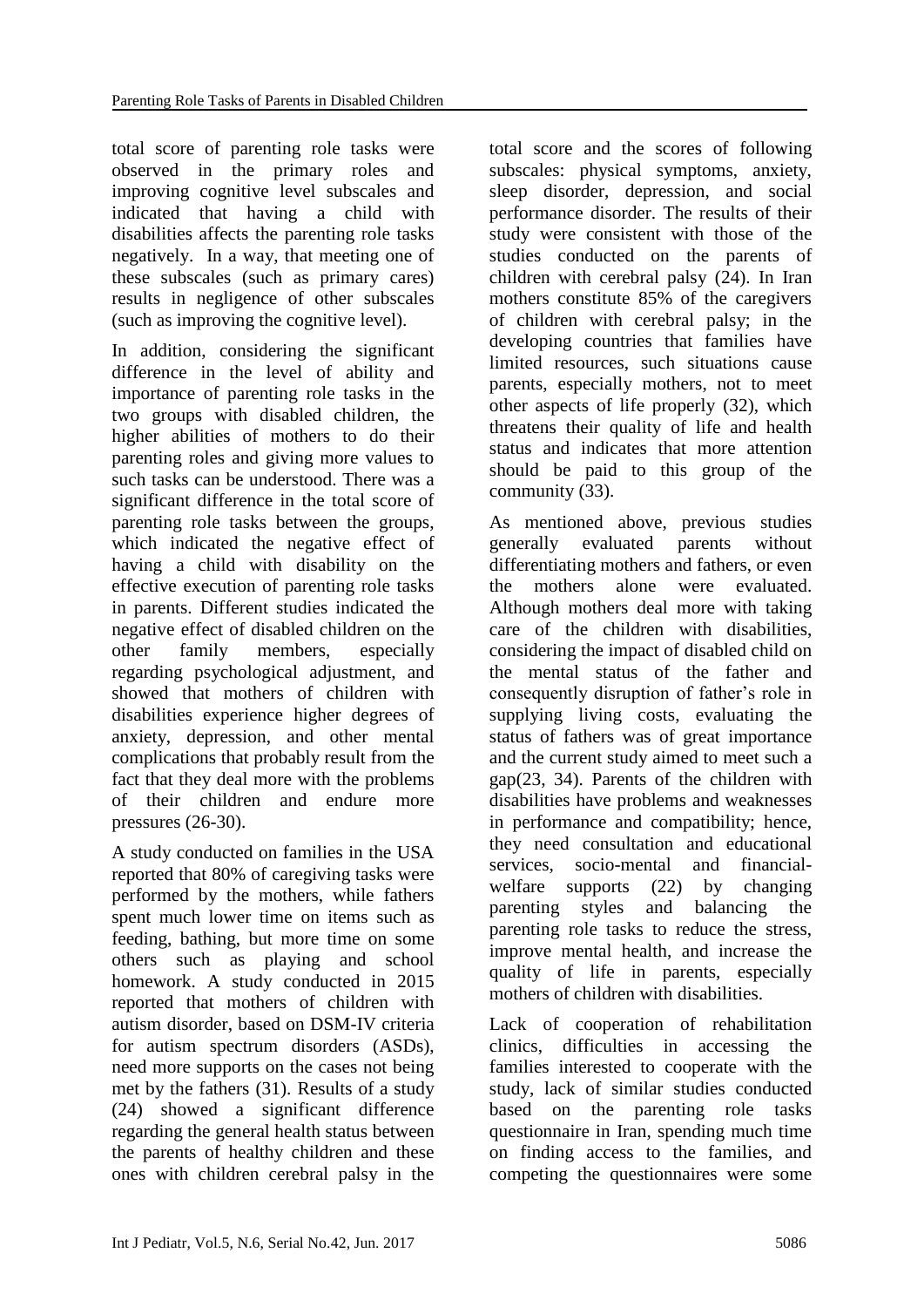of the study limitations. Finally, further investigations on the parenting role tasks of parents of children with disabilities focusing on the type of disability and assessing different and effective variables on how to do the parenting role tasks are recommended.

## **5- CONCLUSION**

 The results of the current study indicated that the lack of balance in parenting role tasks between mothers, fathers, and imposing more responsibilities on mothers. The total score of parenting role tasks questionnaire and scores of its four subscale, including primary cares, leisure time, education and training and improving cognitive level, was higher in mothers than fathers. Our results indicated that the negative effect of children's disabilities on the balance of parental role and more pressure is bearing by mothers. Therefore, in families with disabled children, mothers are at the exposure of different health threatening challenges and problems and prone to severe and even inevitable damages that need urgent and more consideration of authorities and disability policy makers to provide suitable substrates to enhance mental health in parents, especially mothers. To overcome this crisis, it is necessary to reform the roles, structures, and life style of the family to make proper compatibility. Since parents play a significant role in rehabilitation of such children and problems of parents result in improper achievement of rehabilitation goals, by resolving such problems as much as possible, achievement of rehabilitation goals, especially occupational therapy, is facilitated which is an effective step to increase the success and performance of such children.

## **6- CONTRIBUTION OF AUTHORS**

**AR**; Contributions to the conception or design of the work; analysis, and interpretation of data and Final approval of article.

**SY**; Contributions to the conception or design of the interpretation of data for the work; and Final approval of the article.

MK; Contributions to the conception or design of the work and Final approval of the article.

**AS.A**; Contributions the acquisition and analysis of data for the work and Drafting the article.

**HA;** Contributions to the conception or design of the work; interpretation of data for the work; and Final approval of the article.

**FR;** Contributions to the conception or design of the work; interpretation of data for the work; and Final approval of the article.

**AM**; Contributions to the conception or design of the work analysis, or interpretation of data for the work; and Final approval of the article.

## **7- CONFLICT OF INTEREST**

There is no conflict of interest.

## **8- ACKNOWLEDGEMENT**

The authors are thankful from Arak University of Medical Sciences for finantial supportig ofthis work and all parents that participanted in the study.

## **9- REFERENCES**

1. Besharat MA, Azizi K, Poursharifi H. The relationship between parenting styles and children's academic achievement in a sample of Iranian families. Procedia-Social and Behavioral Sciences. 2011;15:1280-3.

2. Lotfi A, Rezaee M, PashazadehAzari Z, Yazdani F, Rassafiani M, AkbarzadehBaghban A. Construction and Validation of Parenting Role Tasks Questionnaire in Persian. J Rehab Med. 2014;3(2):60-7 [Persian].

3. Gharlipour Z, Hosseini Z, Mohebi S, Sharifirad GR, Mohammadbeigi A, Kazazloo Z. Associated factors of milk consumption among 7-9th grade students: using health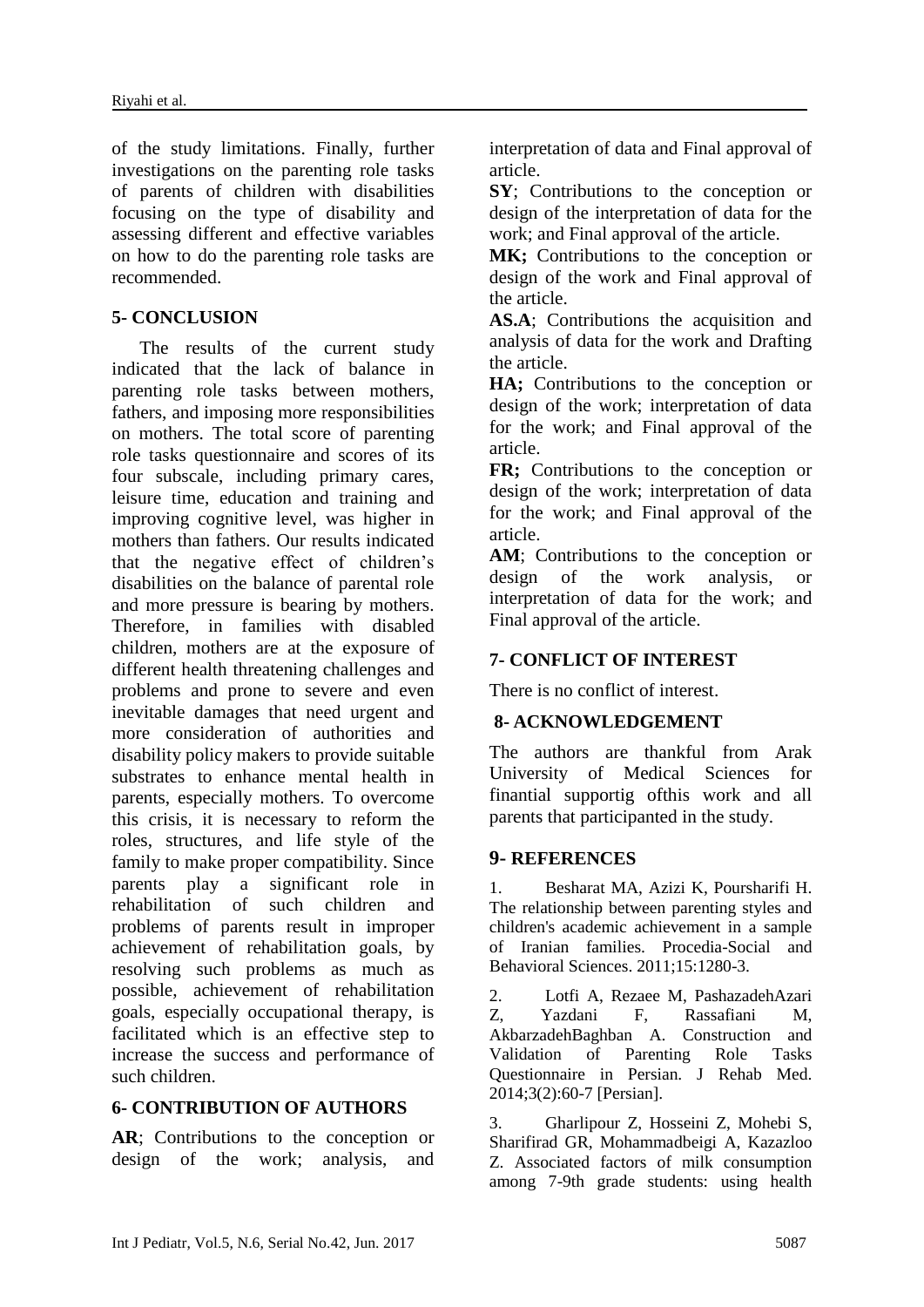belief model (HBM). International Journal of Pediatrics 2017;5(2):44395-4448.

4. Milevsky A. Parenting styles. Encyclopedia of Adolescence: Springer; 2011. p. 2032-6.

5. Nyarko K. Parenting Styles and Children's Academic Performance. Parenting Across Cultures: Springer; 2014. p. 411-7.

6. Lee MA, Schoppe-Sullivan SJ, Dush CMK. Parenting perfectionism and parental adjustment. Personality and individual differences. 2012;52(3):454-7.

7. Salehi B, Yousefichaijan P, Safi-Arian S, Ebrahimi S, Mohammadbeigi A, Salehi M. The Effect of Simple Febrile Seizure on Attention Deficit Hyperactivity Disorder (ADHD) in Children. International Journal of Pediatrics 2016; 4(7):2043-9.

8. Tabak I, Zabłocka‐Żytka L, Ryan P, Poma SZ, Joronen K, Viganò G, et al. Needs, expectations and consequences for children growing up in a family where the parent has a mental illness. International Journal of Mental Health Nursing 2016; 25:319–29. doi: 10.1111/inm.12194.

9. Mohammadbeigi A, Anbari Z, Motafakerian H, Mohammadsalehi N, Ghaderi E, Ansari H. The Training Effectiveness of Prevention Disability Package in High School Girls; a Community Intervention Trial. International Journal of Pediatrics 2016;4(11):3907-16.

10. Gupta VB. Comparison of parenting stress in different developmental disabilities. Journal of Developmental and Physical Disabilities. 2007;19(4):417-25.

11. McEwen C, Flouri E. Fathers' parenting, adverse life events, and adolescents' emotional and eating disorder symptoms: the 19. Rassafiani M, Kahjoogh MA, Hosseini A, Sahaf R. Time use in mothers of children with cerebral palsy: A comparison study. Hong Kong Journal of Occupational Therapy. 2012;22(2):70-4.

20. Jones TL, Prinz RJ. Potential roles of parental self-efficacy in parent and child adjustment: A review. Clinical psychology review. 2005;25(3):341-63.

role of emotion regulation. European Child & Adolescent Psychiatry. 2009;18(4):206-16.

12. Waanders C, Mendez JL, Downer JT. Parent characteristics, economic stress and neighborhood context as predictors of parent involvement in preschool children's education. Journal of School Psychology. 2007;45(6):619-36.

13. Kielhofner G, Burke JP, Igi CH. A model of human occupation, part 4. Assessment and intervention. American Journal of Occupational Therapy. 1980;34(12):777-88.

14. Parkinson S, Forsyth K, Kielhofner G. Model of human occupation screening tool (MOHOST). 2006;Version 2.0:URL: http://www.cade.uic.edu/moho/productDetails. aspx?aid=4.

15. Lee SW, Morley M, Taylor RR, Kielhofner G, Garnham M, Heasman D, et al. The development of care pathways and packages in mental health based on the Model of Human Occupation Screening Tool. The British Journal of Occupational Therapy. 2011;74(6):284-94.

16. Lee SW, Taylor R, Kielhofner G, Fisher G. Theory use in practice: a national survey of therapists who use the Model of Human Occupation. The American Journal of Occupational Therapy. 2008;62(1):106-17.

17. Forsyth K, Braveman B, Kielhofner G, Ekbladh E, Haglund L, Fenger K, et al. Psychometric properties of the worker role interview. Work. 2006;27(3):313-8.

18. Kielhofner G, Braveman B, Finlayson M, Paul-Ward A, Goldbaum L, Goldstein K. Outcomes of a vocational program for persons with AIDS. American Journal of Occupational Therapy. 2004;58(1):64-72.

21. World Health Organization. International Classification of Functioning, Disability and Health: ICF: World Health Organization; 2001.

22. Bella G, Garcia M, Spadari-Bratfisch R. Salivary cortisol, stress, and health in primary caregivers (mothers) of children with cerebral palsy. Psychoneuroendocrinology. 2011;36(6):834-42.